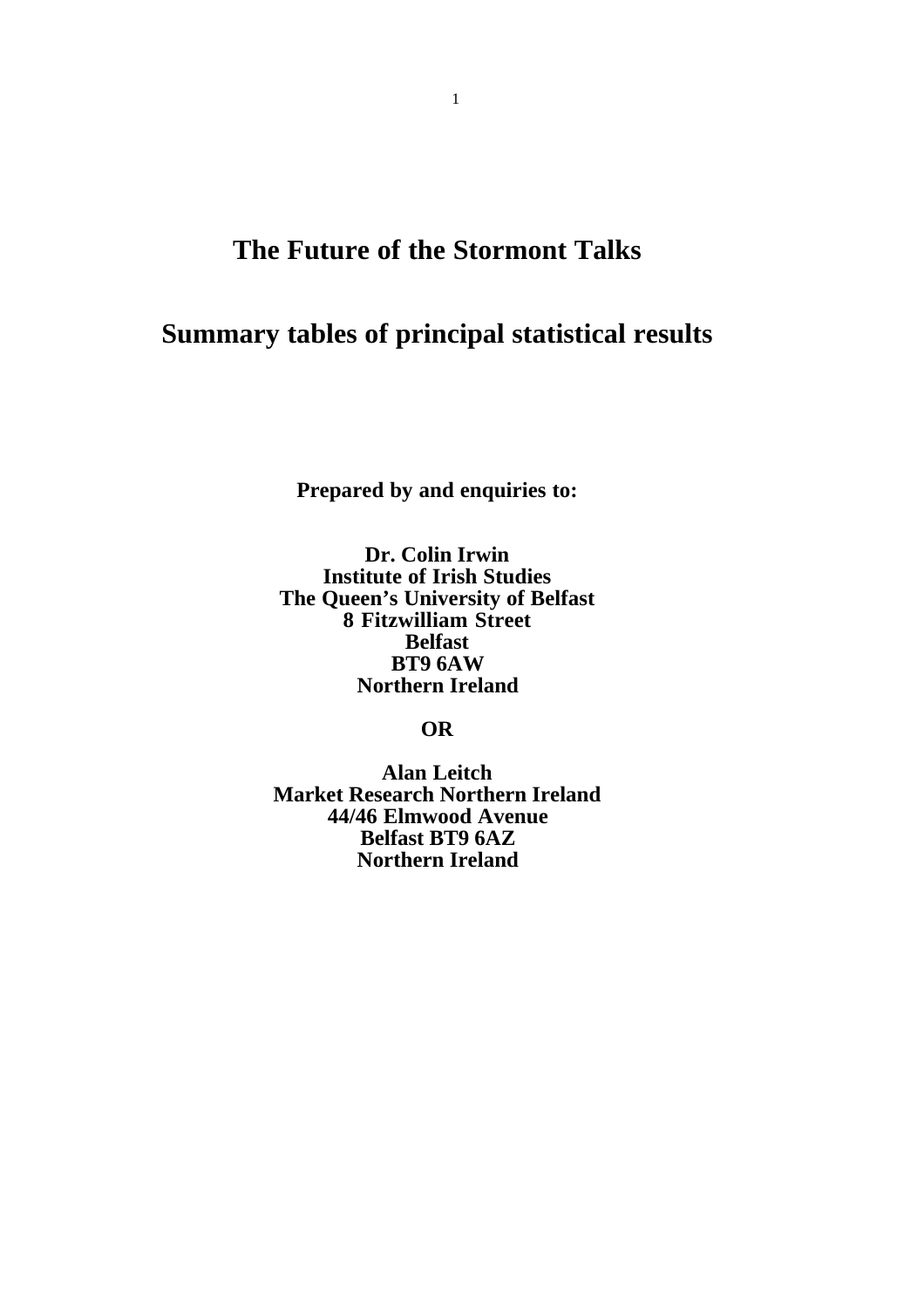### **The Future of the Stormont Talks**

Good morning/afternoon/evening. My name is .......... from MRNI Ltd. We are currently undertaking a survey as part of research being conducted at Oueens University and wondered if you would take a few minutes to answer some questions?

The survey presents a selection of issues regarding the future of the Stormont Talks. For most question several different options are available for each issue. Could you please indicate which ones you would consider to be **'Desirable', 'Acceptable', 'Tolerable' or 'Unacceptable'.** For the purposes of this poll 'desirable', 'acceptable', 'tolerable' and 'unacceptable' mean:

#### **SHOW CARD ONE**

**"Desirable"** - This may not be exactly what you want but you think this option, or something very similar to it, is a good idea and should be put into practice.

**"Acceptable"** - This option is not what you would consider to be "Desirable", if you were given a choice, but you could certainly "live with it".

**"Tolerable"** - This option is not what you want. But, as part of a lasting settlement for Northern Ireland, you would be willing to put up with it.

**"Unacceptable"** - This option is completely unacceptable under any circumstances. You would not accept it, even as part of a lasting settlement.

**Please note that you may use each of these terms as many times as you wish in each question. Also note that any reference to 'The Parties' relates to those elected to the Stormont Talks.**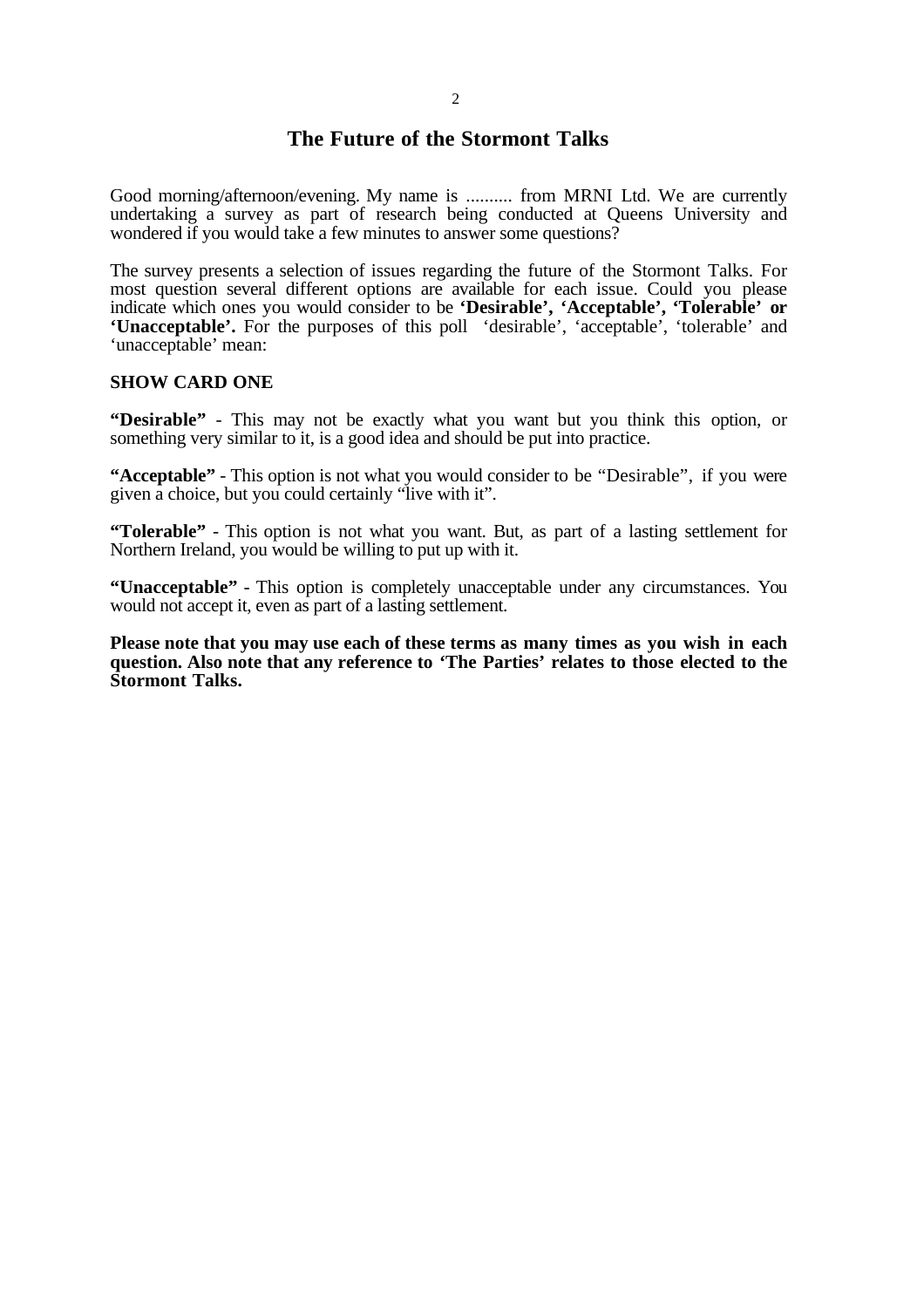## **1. Getting to a Settlement**

Here are some options under which all 'The Parties' should be prepared to talk to each other with a view to increasing opportunities for reaching a settlement. Please indicate which ones you consider to be 'Desirable', 'Acceptable', 'Tolerable' or 'Unacceptable'.

#### **SHOW CARD TWO**

#### **All the parties should be prepared to talk to each other .....**

| All NI                                    | Desirable | Acceptable | Tolerable    | Unacceptable |
|-------------------------------------------|-----------|------------|--------------|--------------|
| Even if the cease-fires do not hold.      |           |            | 14           |              |
| So long as the cease-fires hold.          |           |            | 23           |              |
| So long as the cease-fires hold and there | 27        |            |              |              |
| is also some decommissioning.             |           |            |              |              |
| Only after decommissioning has been       | 33        | 20         | $\mathsf{L}$ | 32           |
| completed.                                |           |            |              |              |

| <b>Protestant</b>                         | Desirable | Acceptable | <b>Tolerable</b> | Unacceptable |
|-------------------------------------------|-----------|------------|------------------|--------------|
| Even if the cease-fires do not hold.      |           |            |                  |              |
| So long as the cease-fires hold.          |           | 30         | 29               |              |
| So long as the cease-fires hold and there | 25        | 46         | 19               |              |
| is also some decommissioning.             |           |            |                  |              |
| Only after decommissioning has been       | 46        | 24         |                  |              |
| completed.                                |           |            |                  |              |

| <b>Catholic</b>                           | Desirable | Acceptable | Tolerable | Unacceptable |
|-------------------------------------------|-----------|------------|-----------|--------------|
| Even if the cease-fires do not hold.      |           |            |           |              |
| So long as the cease-fires hold.          | 44        | 33         |           |              |
| So long as the cease-fires hold and there | 27        | 40         |           |              |
| is also some decommissioning.             |           |            |           |              |
| Only after decommissioning has been       |           |            |           |              |
| completed.                                |           |            |           |              |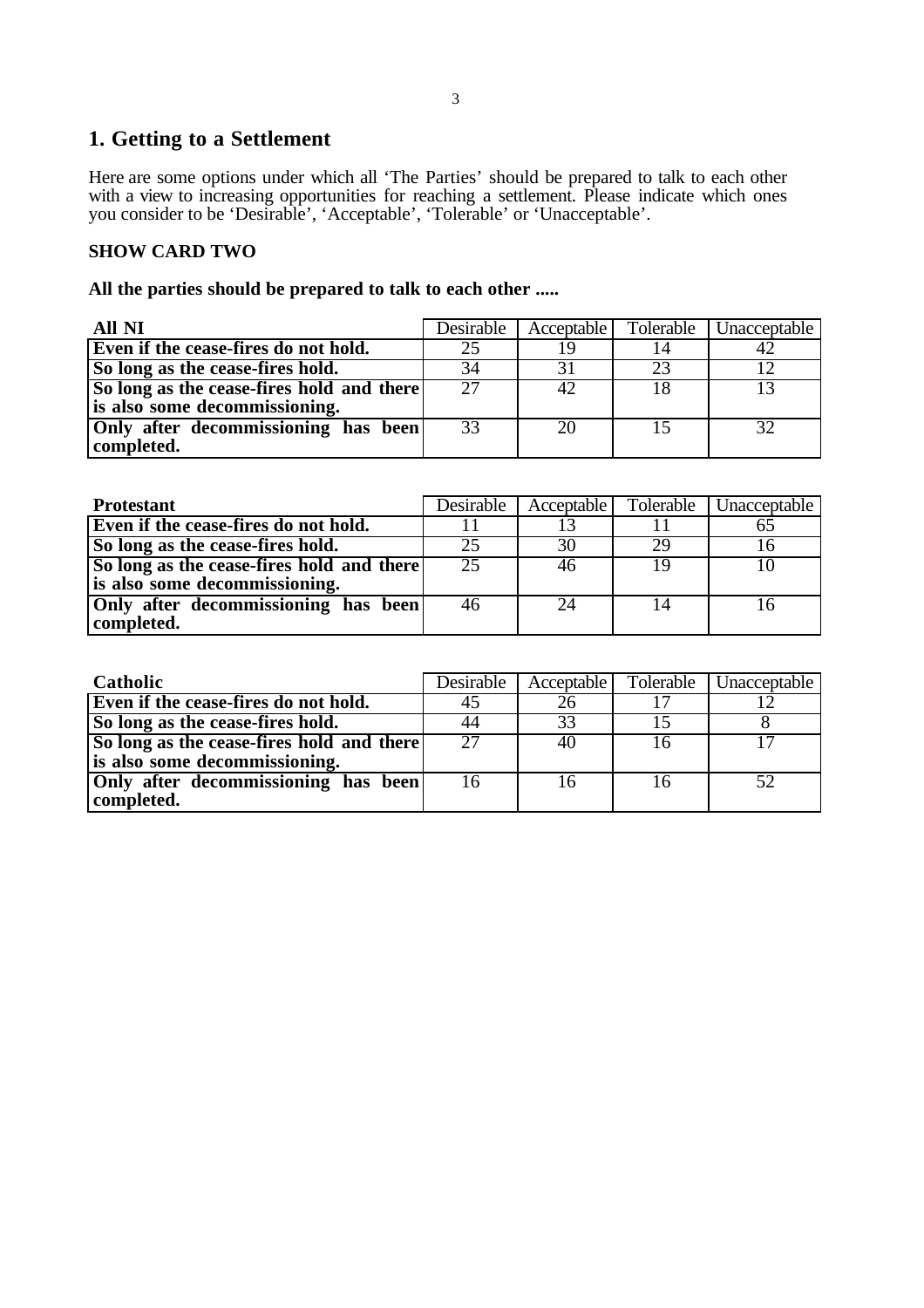| <b>DUP</b>                                | Desirable |              | Acceptable Tolerable | Unacceptable |
|-------------------------------------------|-----------|--------------|----------------------|--------------|
| Even if the cease-fires do not hold.      |           |              |                      |              |
| So long as the cease-fires hold.          |           | $2^{\prime}$ |                      |              |
| So long as the cease-fires hold and there |           | 43           | 25                   |              |
| is also some decommissioning.             |           |              |                      |              |
| Only after decommissioning has been       | 51        | 20           |                      |              |
| completed.                                |           |              |                      |              |

| ШР                                        | Desirable | Acceptable | Tolerable | Unacceptable |
|-------------------------------------------|-----------|------------|-----------|--------------|
| Even if the cease-fires do not hold.      |           |            |           |              |
| So long as the cease-fires hold.          |           |            | 30        |              |
| So long as the cease-fires hold and there | 31        |            |           |              |
| is also some decommissioning.             |           |            |           |              |
| Only after decommissioning has been       |           | 26         |           |              |
| completed.                                |           |            |           |              |

| <b>Alliance</b>                           |    | Desirable   Acceptable | Tolerable   Unacceptable |
|-------------------------------------------|----|------------------------|--------------------------|
| Even if the cease-fires do not hold.      |    |                        |                          |
| So long as the cease-fires hold.          |    |                        |                          |
| So long as the cease-fires hold and there | 41 | 51                     |                          |
| is also some decommissioning.             |    |                        |                          |
| Only after decommissioning has been       | 31 |                        |                          |
| completed.                                |    |                        |                          |

| <b>SDLP</b>                               | Desirable | Acceptable | Tolerable | Unacceptable |
|-------------------------------------------|-----------|------------|-----------|--------------|
| Even if the cease-fires do not hold.      |           | $\cap$     |           |              |
| So long as the cease-fires hold.          |           | 33         |           |              |
| So long as the cease-fires hold and there | 32        |            |           |              |
| is also some decommissioning.             |           |            |           |              |
| Only after decommissioning has been       |           |            | 22        |              |
| completed.                                |           |            |           |              |

| Sinn Féin                                 | Desirable | Acceptable | Tolerable | Unacceptable |
|-------------------------------------------|-----------|------------|-----------|--------------|
| Even if the cease-fires do not hold.      |           |            |           |              |
| So long as the cease-fires hold.          | 39        | 27         | 22        |              |
| So long as the cease-fires hold and there |           |            | 20        |              |
| is also some decommissioning.             |           |            |           |              |
| Only after decommissioning has been       |           |            |           |              |
| completed.                                |           |            |           |              |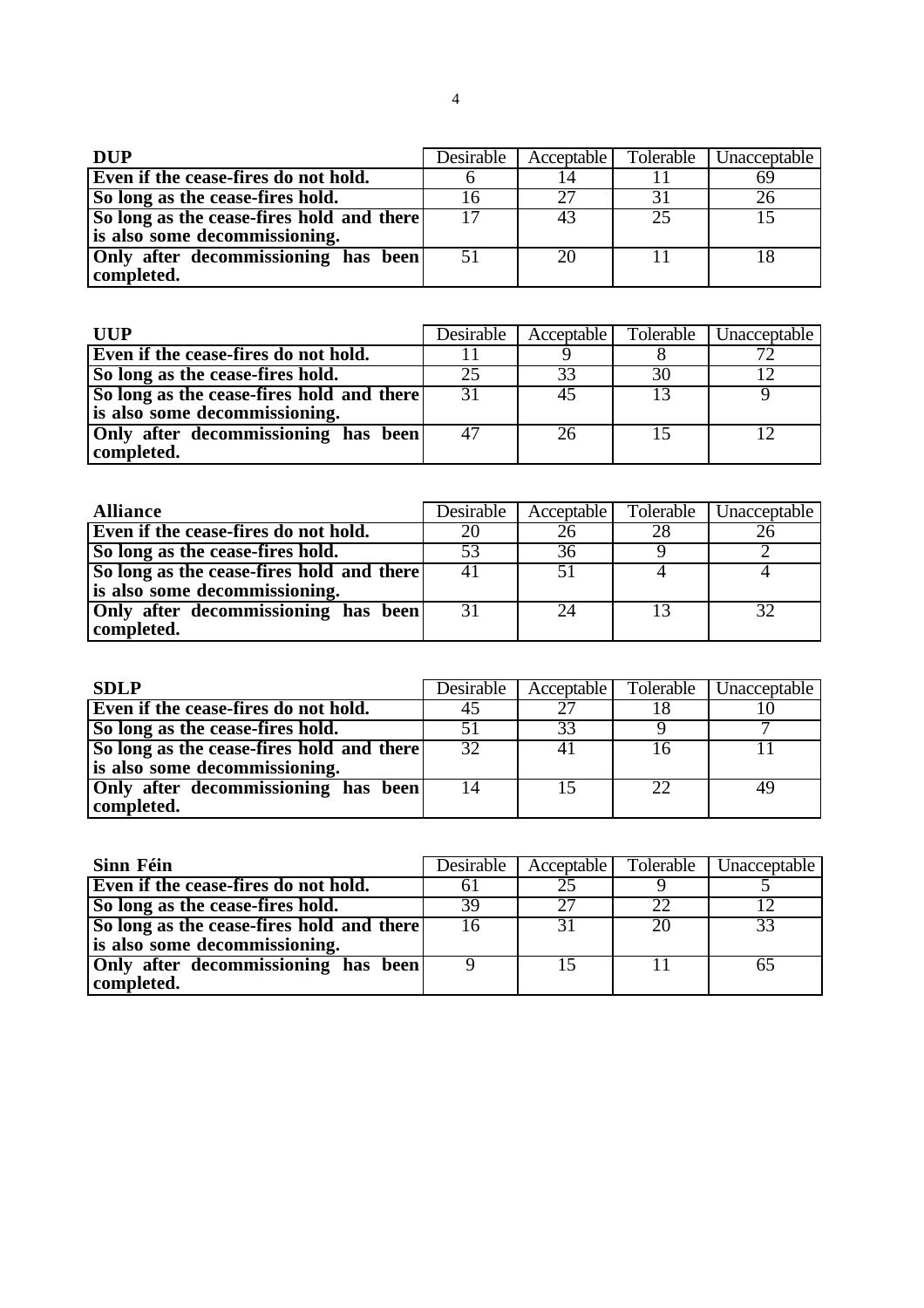# **2. Parties Leaving the Talks**

This question relates to what should be done in the event of certain parties leaving the Talks before their completion.

### **SHOW CARD THREE**

| <b>All NI</b>                                                                                                                                                                                                                                                        | Desirable | Acceptable | Tolerable | Unacceptable |
|----------------------------------------------------------------------------------------------------------------------------------------------------------------------------------------------------------------------------------------------------------------------|-----------|------------|-----------|--------------|
| If any parties leave the Talks - The<br>remaining parties, whoever they are, should<br>continue with their negotiations and try to<br>conclude a settlement that can be placed<br>before the people of Northern Ireland in a<br>referendum.                          | 23        | 28         | 22        | 27           |
| If Sinn Féin leave the Talks - The<br>remaining parties, whoever they are, should<br>continue with their negotiations and try to<br>conclude a settlement that can be placed<br>before the people of Northern Ireland in a<br>referendum.                            | 30        | 26         | 19        | 25           |
| If the remaining Unionists leave the<br><b>Talks</b> - The other remaining parties,<br>whoever they are, should continue with their<br>negotiations and try to conclude a settlement<br>that can be placed before the people of<br>Northern Ireland in a referendum. | 15        | 18         | 20        | 47           |
| If any of the main parties leave the<br><b>Talks</b> - Then the Talks should be stopped.                                                                                                                                                                             | 20        | 16         | 19        | 45           |

| <b>Protestant</b>                    | Desirable | Acceptable | Tolerable | Unacceptable |
|--------------------------------------|-----------|------------|-----------|--------------|
| If any parties leave the Talks       | ιq        |            | 25        |              |
| If Sinn Féin leave the Talks         | 39        | 27         |           |              |
| If the remaining Unionists leave the | 12        |            |           | 59           |
| <b>Talks</b>                         |           |            |           |              |
| If any of the main parties leave the | 23        | 15         |           | 40           |
| <b>Talks</b>                         |           |            |           |              |

| Catholic                             | Desirable | Acceptable | Tolerable | Unacceptable |
|--------------------------------------|-----------|------------|-----------|--------------|
| If any parties leave the Talks       | 28        | 32         | 19        |              |
| If Sinn Féin leave the Talks         | 20        | 25         | 22        | 33           |
| If the remaining Unionists leave the | 20        | 27         | 22        |              |
| <b>Talks</b>                         |           |            |           |              |
| If any of the main parties leave the |           | 18         | 14        |              |
| <b>Talks</b>                         |           |            |           |              |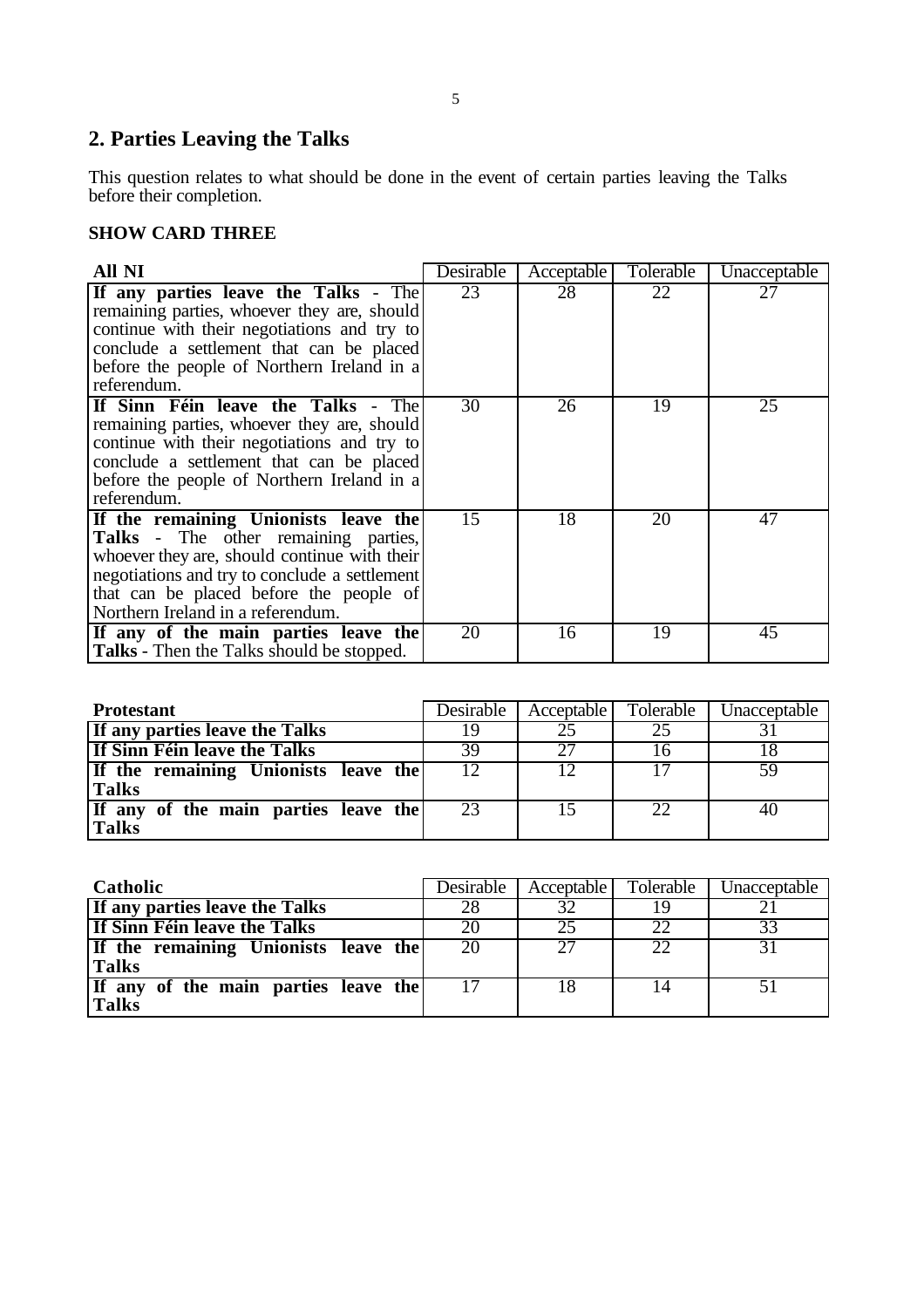| <b>DUP</b>                           | Desirable | Acceptable | Tolerable | Unacceptable |
|--------------------------------------|-----------|------------|-----------|--------------|
| If any parties leave the Talks       |           | າາ         |           |              |
| If Sinn Féin leave the Talks         |           |            |           |              |
| If the remaining Unionists leave the |           |            | 18        |              |
| <b>Talks</b>                         |           |            |           |              |
| If any of the main parties leave the | 19        |            | 29        |              |
| <b>Talks</b>                         |           |            |           |              |

| <b>IIIIP</b>                         | <b>Desirable</b> | Acceptable | Tolerable | Unacceptable |
|--------------------------------------|------------------|------------|-----------|--------------|
| If any parties leave the Talks       | 24               |            |           |              |
| If Sinn Féin leave the Talks         |                  | 25         |           |              |
| If the remaining Unionists leave the |                  |            | 17        |              |
| <b>Talks</b>                         |                  |            |           |              |
| If any of the main parties leave the | 26               | 16         | 15        | 43           |
| <b>Talks</b>                         |                  |            |           |              |

| <b>Alliance</b>                      | Desirable | Acceptable | Tolerable | Unacceptable |
|--------------------------------------|-----------|------------|-----------|--------------|
| If any parties leave the Talks       |           |            |           |              |
| If Sinn Féin leave the Talks         |           | 33         | 20        | 29           |
| If the remaining Unionists leave the | 14        | 26         | 18        |              |
| <b>Talks</b>                         |           |            |           |              |
| If any of the main parties leave the | 18        | 27         |           |              |
| <b>Talks</b>                         |           |            |           |              |

| <b>SDLP</b>                          | Desirable | Acceptable | Tolerable | Unacceptable |
|--------------------------------------|-----------|------------|-----------|--------------|
| If any parties leave the Talks       | 35        | 30         |           |              |
| If Sinn Féin leave the Talks         |           | 29         |           |              |
| If the remaining Unionists leave the | 22        |            | 22        |              |
| <b>Talks</b>                         |           |            |           |              |
| If any of the main parties leave the | 19        | 14         | 13        |              |
| <b>Talks</b>                         |           |            |           |              |

| Sinn Féin                            | Desirable | Acceptable | Tolerable | Unacceptable |
|--------------------------------------|-----------|------------|-----------|--------------|
| If any parties leave the Talks       |           | 36         |           |              |
| If Sinn Féin leave the Talks         |           |            |           |              |
| If the remaining Unionists leave the | 22        | 23         | 28        |              |
| <b>Talks</b>                         |           |            |           |              |
| If any of the main parties leave the |           |            | 14        |              |
| <b>Talks</b>                         |           |            |           |              |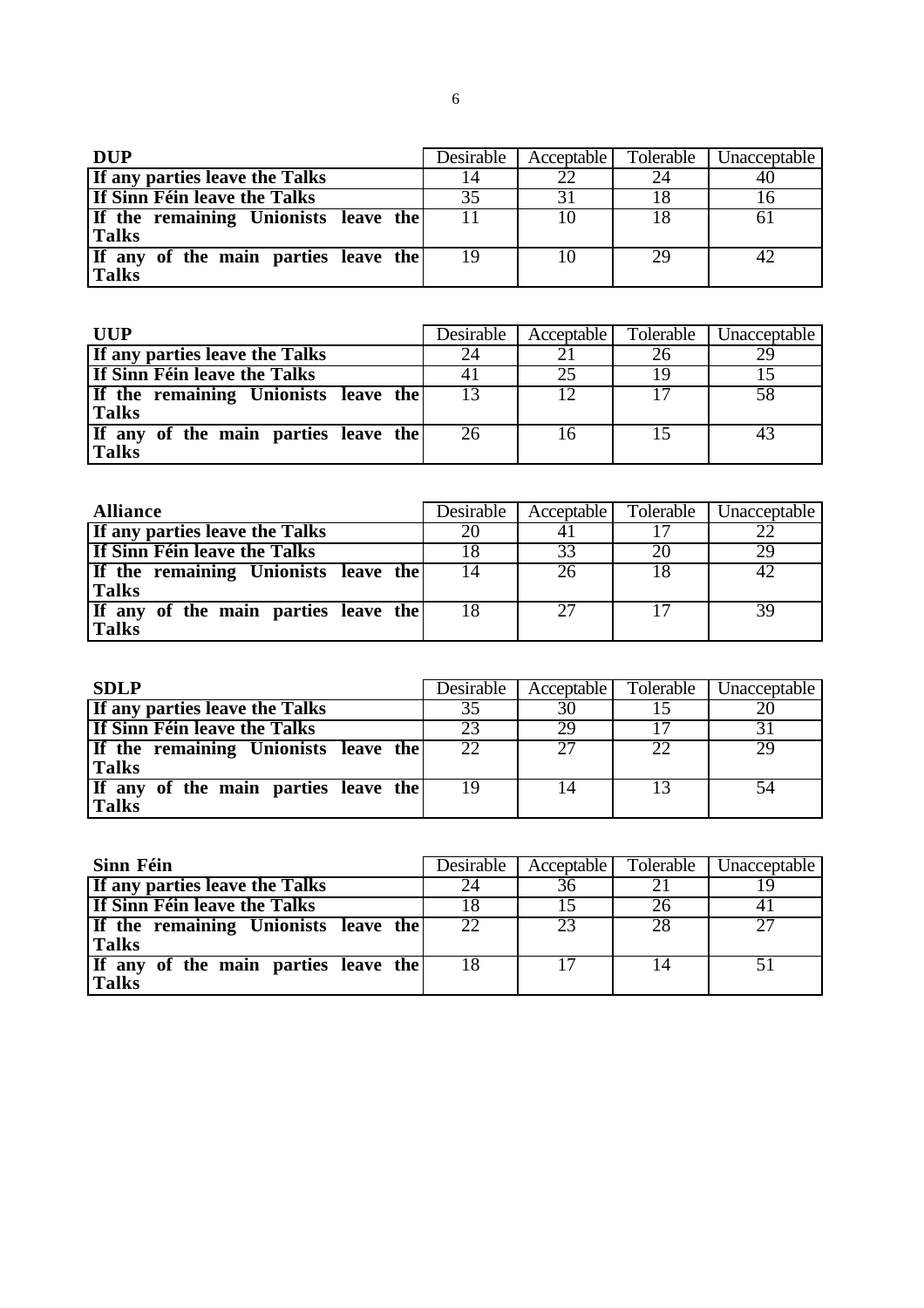# **3. Talks failing**

This next question relates to what should be done in the event of the Talks failing.

# **SHOW CARD FOUR**

| All NI                                          | Desirable      | Acceptable | Tolerable | Unacceptable |
|-------------------------------------------------|----------------|------------|-----------|--------------|
| Referendum next May - If the Talks do           | 33             | 41         | 17        |              |
| not produce an agreement by the end of next     |                |            |           |              |
| May the two governments should place a          |                |            |           |              |
| settlement package before the people of         |                |            |           |              |
| Northern Ireland in a referendum.               |                |            |           |              |
| Referendum if Talks collapse - In the           | 22             | 46         | 20        | 12           |
| event of the Talks collapsing the two           |                |            |           |              |
| governments should place a settlement           |                |            |           |              |
| package before the people of Northern           |                |            |           |              |
| Ireland in a referendum.                        |                |            |           |              |
| <b>Impose settlement if Talks collapse - In</b> | $\overline{A}$ | 12         | 25        | 59           |
| the event of the Talks collapsing the two       |                |            |           |              |
| governments should impose a settlement          |                |            |           |              |
| package on the people of Northern Ireland.      |                |            |           |              |
| No referendum - In the event of the Talks       | 6              | 9          | 19        | 66           |
| collapsing the British government should        |                |            |           |              |
| not hold a referendum but should simply try     |                |            |           |              |
| to govern Northern Ireland.                     |                |            |           |              |

| <b>Protestant</b>                          | Desirable | Acceptable | Tolerable | Unacceptable |
|--------------------------------------------|-----------|------------|-----------|--------------|
| <b>Referendum next May</b>                 | າສ        | 36         |           |              |
| <b>Referendum if Talks collapse</b>        |           | 44         |           |              |
| <b>Impose settlement if Talks collapse</b> |           |            |           | ხხ           |
| No referendum                              |           |            |           |              |

| <b>Catholic</b>                            | Desirable | Acceptable | Tolerable | <b>Unacceptable</b> |
|--------------------------------------------|-----------|------------|-----------|---------------------|
| <b>Referendum next May</b>                 |           |            |           |                     |
| <b>Referendum if Talks collapse</b>        |           |            |           |                     |
| <b>Impose settlement if Talks collapse</b> |           |            | 30        |                     |
| No referendum                              |           |            |           |                     |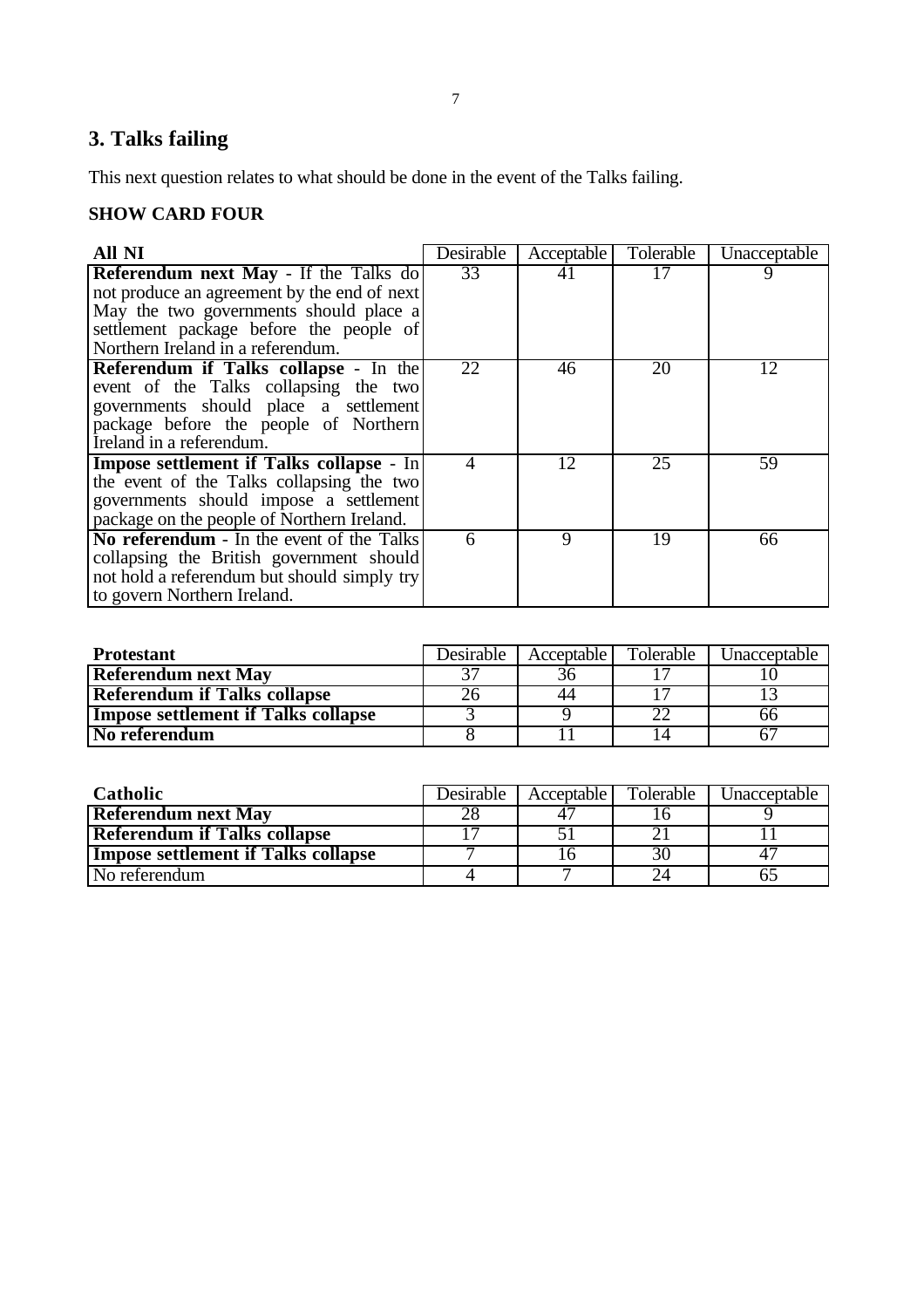| <b>DUP</b>                                 |  | Desirable   Acceptabl   Tolerable   Unacceptable |
|--------------------------------------------|--|--------------------------------------------------|
|                                            |  |                                                  |
| <b>Referendum next May</b>                 |  |                                                  |
| <b>Referendum if Talks collapse</b>        |  |                                                  |
| <b>Impose settlement if Talks collapse</b> |  | 69                                               |
| No referendum                              |  | 72                                               |

| <b>IIIIP</b>                        | Desirable | Acceptable I | Tolerable | Jnacceptable |
|-------------------------------------|-----------|--------------|-----------|--------------|
| <b>Referendum next May</b>          |           | 38           |           |              |
| <b>Referendum if Talks collapse</b> |           | 50           |           |              |
| Impose settlement if Talks collapse |           |              |           | hh           |
| No referendum                       |           |              |           |              |

| <b>Alliance</b>                     | Desirable | Acceptable | <b>Tolerable</b> | Jnacceptable |
|-------------------------------------|-----------|------------|------------------|--------------|
| <b>Referendum next May</b>          | 2С        |            |                  |              |
| <b>Referendum if Talks collapse</b> |           |            |                  |              |
| Impose settlement if Talks collapse |           |            |                  |              |
| No referendum                       |           |            |                  |              |

| <b>SDLP</b>                                | Desirable | Acceptable I | Tolerable | Jnacceptable |
|--------------------------------------------|-----------|--------------|-----------|--------------|
| <b>Referendum next May</b>                 |           | 50           |           |              |
| <b>Referendum if Talks collapse</b>        |           |              |           |              |
| <b>Impose settlement if Talks collapse</b> |           |              | 34        |              |
| No referendum                              |           |              |           |              |

| Sinn Féin                                  | Desirable | Acceptable I | Tolerable | Jnacceptable |
|--------------------------------------------|-----------|--------------|-----------|--------------|
| <b>Referendum next May</b>                 |           | 42           | 24        |              |
| <b>Referendum if Talks collapse</b>        |           | 49           | 29        |              |
| <b>Impose settlement if Talks collapse</b> |           |              |           |              |
| <b>No referendum</b>                       |           |              |           |              |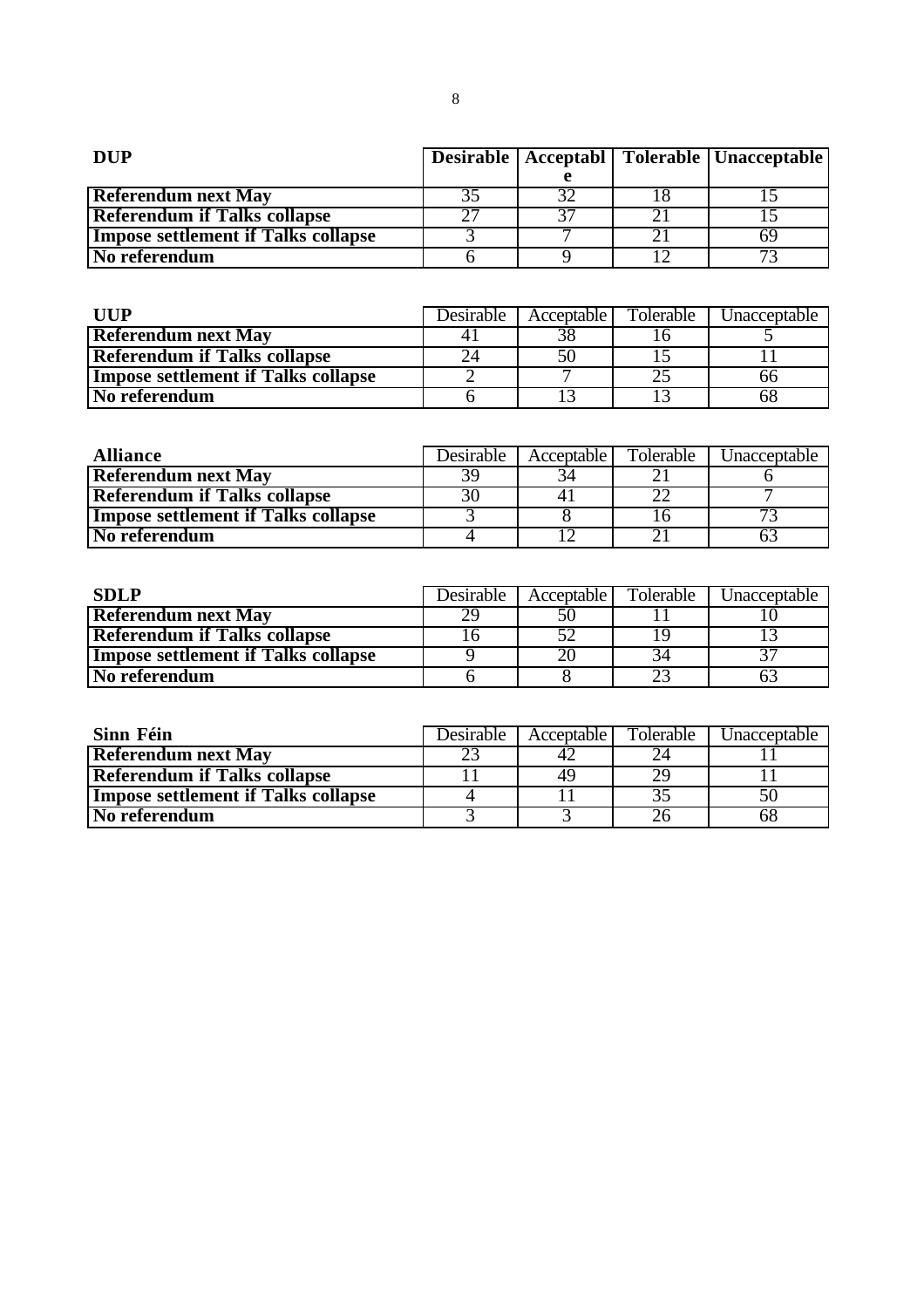## **4. The Framework Document**

This question looks at the role of the Framework Document in terms of a final settlement.

### **SHOW CARD FIVE**

| <b>All NI</b>                                                                         | Desirable             | Acceptable      | Tolerable             | Unacceptable         |
|---------------------------------------------------------------------------------------|-----------------------|-----------------|-----------------------|----------------------|
| <b>Accept the Framework Document - as a</b>                                           | $\overline{17}$       | 29              | 27                    | 27                   |
| basis for a final settlement on the future of                                         |                       |                 |                       |                      |
| Northern Ireland.                                                                     |                       |                 |                       |                      |
| <b>Negotiate the Framework Document -</b>                                             | 31                    | 31              | 25                    | 13                   |
| All the parties should<br>negotiate<br>the                                            |                       |                 |                       |                      |
| Framework Document and try to reach an                                                |                       |                 |                       |                      |
| agreement on what they want to keep,                                                  |                       |                 |                       |                      |
| change or add.                                                                        |                       |                 |                       |                      |
| Reject the Framework Document - as a<br>basis for a final settlement on the future of | $\overline{9}$        | $\overline{12}$ | 22                    | $\overline{57}$      |
| Northern Ireland.                                                                     |                       |                 |                       |                      |
|                                                                                       |                       |                 |                       |                      |
| <b>Protestant</b>                                                                     | Desirable             | Acceptable      | Tolerable             | Unacceptable         |
| <b>Accept the Framework Document</b>                                                  | 14                    | 21              | $\overline{25}$       | 40                   |
| <b>Negotiate the Framework Document</b>                                               | 30                    | 28              | 26                    | $\overline{16}$      |
| <b>Reject the Framework Document</b>                                                  | 14                    | $\overline{17}$ | 21                    | 48                   |
|                                                                                       |                       |                 |                       |                      |
| Catholic                                                                              | Desirable             | Acceptable      | Tolerable             | Unacceptable         |
| <b>Accept the Framework Document</b>                                                  | 20                    | 39              | 29                    | 12                   |
| <b>Negotiate the Framework Document</b>                                               | 32                    | 36              | 22                    | 10                   |
| <b>Reject the Framework Document</b>                                                  | $\overline{4}$        | $\overline{6}$  | 21                    | 69                   |
|                                                                                       |                       |                 |                       |                      |
| <b>DUP</b>                                                                            | <b>Desirable</b>      | Acceptabl       | <b>Tolerable</b>      | Unacceptable         |
|                                                                                       |                       | e               |                       |                      |
|                                                                                       |                       |                 |                       |                      |
| <b>Accept the Framework Document</b>                                                  | 12                    | 16              | 18                    | 54                   |
| <b>Negotiate the Framework Document</b>                                               | 25                    | 27              | $\overline{32}$       | $\overline{16}$      |
| <b>Reject the Framework Document</b>                                                  | 21                    | 19              | 23                    | $\overline{37}$      |
|                                                                                       |                       |                 |                       |                      |
| <b>UUP</b>                                                                            | <b>Desirable</b>      | Acceptabl       | <b>Tolerable</b>      | Unacceptable         |
|                                                                                       |                       | e               |                       |                      |
| <b>Accept the Framework Document</b>                                                  | $\overline{37}$       | 53              | 25                    | $\overline{33}$      |
| <b>Negotiate the Framework Document</b>                                               | 35                    | 28              | 19                    | 18                   |
| <b>Reject the Framework Document</b>                                                  | $\overline{11}$       | 18              | 20                    | 51                   |
|                                                                                       |                       |                 |                       |                      |
| <b>Alliance</b>                                                                       | <b>Desirable</b>      | Acceptable      | Tolerable             | Unacceptable         |
| <b>Accept the Framework Document</b>                                                  | 18                    | 24              | 42                    | 16<br>$\overline{4}$ |
| <b>Negotiate the Framework Document</b>                                               | 34<br>$\overline{4}$  | 33              | 29<br>17              | 78                   |
| <b>Reject the Framework Document</b>                                                  |                       |                 |                       |                      |
| <b>SDLP</b>                                                                           | Desirable             | Acceptable      | Tolerable             | Unacceptable         |
| <b>Accept the Framework Document</b>                                                  | 28                    | 41              | 22                    | 9                    |
| Negotiate the Framework Document                                                      | $\overline{35}$       | 34              | 21                    | 10                   |
| <b>Reject the Framework Document</b>                                                  | $\overline{3}$        | $\overline{5}$  | 27                    | $\overline{65}$      |
|                                                                                       |                       |                 |                       |                      |
| Sinn Féin                                                                             | Desirable             | Acceptable      | Tolerable             | Unacceptable         |
| <b>Accept the Framework Document</b><br><b>Negotiate the Framework Document</b>       | 13<br>$\overline{36}$ | 44<br>36        | 21<br>$\overline{14}$ | 13<br>14             |

**Reject the Framework Document** 4 6 15 75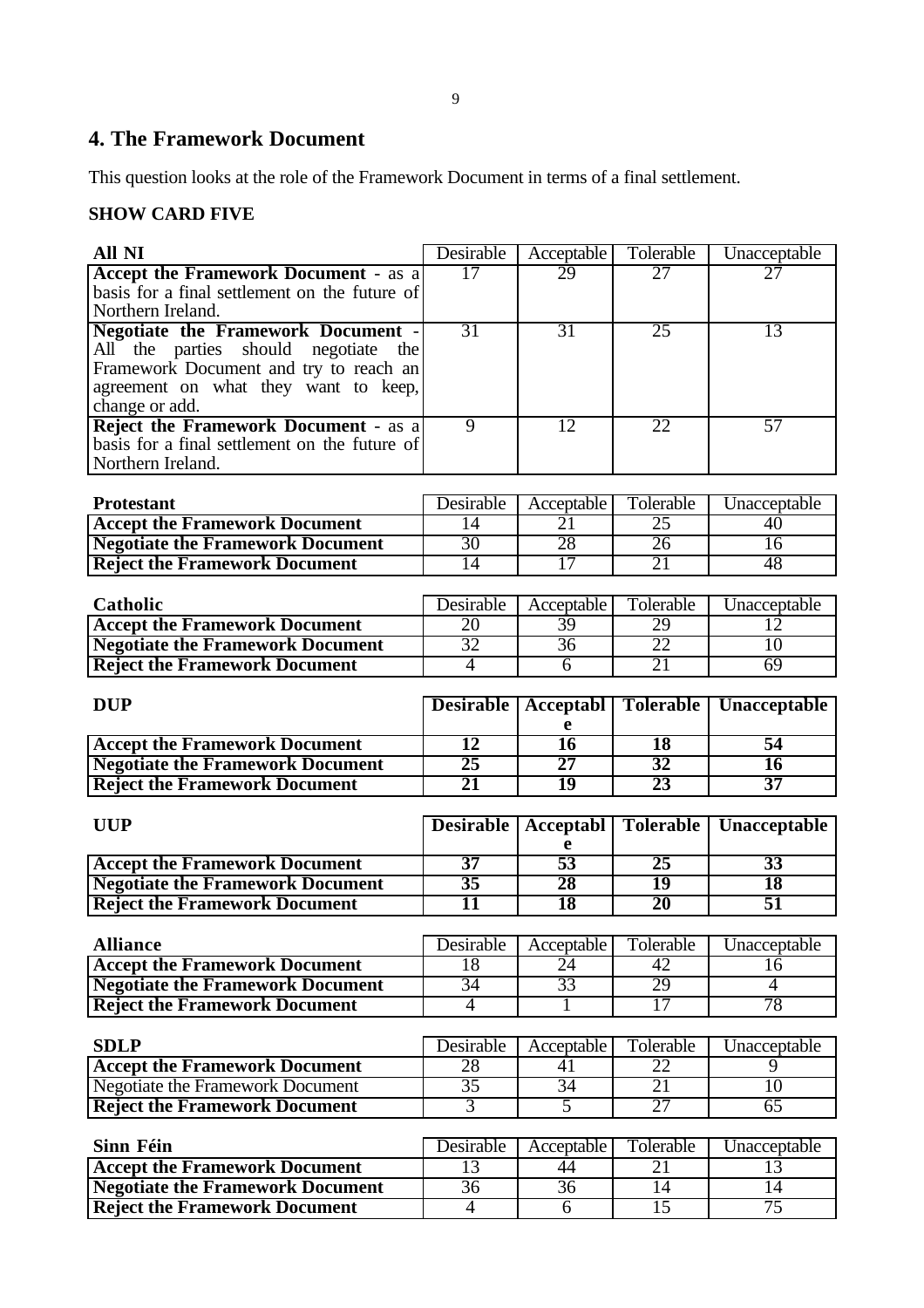## **5. An alternative to the Talks**

Here we look at some possible alternatives to the Talks process.

### **SHOW CARD SIX**

| All NI                                            | Desirable         | Acceptable      | Tolerable        | Unacceptable        |
|---------------------------------------------------|-------------------|-----------------|------------------|---------------------|
| Stop all negotiations and govern - The            | 12                | 23              | $\overline{17}$  | 48                  |
| British government should bring an end to         |                   |                 |                  |                     |
| the current Talks process and simply try to       |                   |                 |                  |                     |
| govern Northern Ireland.                          |                   |                 |                  |                     |
| Stop all negotiations and introduce               | 12                | 15              | 18               | $\overline{55}$     |
| devolution - The British government               |                   |                 |                  |                     |
| should bring an end to the current Talks          |                   |                 |                  |                     |
| process and introduce devolved government         |                   |                 |                  |                     |
| to Northern Ireland similar to the proposals      |                   |                 |                  |                     |
| for Scotland and Wales.                           |                   |                 |                  |                     |
|                                                   |                   |                 |                  |                     |
| <b>Protestant</b>                                 | Desirable         | Acceptable      | Tolerable        | Unacceptable        |
| <b>Stop all negotiations and govern</b>           | 18                | 30              | $\overline{16}$  | 36                  |
| Stop all negotiations and introduce               | 18                | 18              | $\overline{17}$  | 47                  |
| devolution                                        |                   |                 |                  |                     |
|                                                   |                   |                 |                  |                     |
| Catholic                                          | Desirable         | Acceptable      | Tolerable        | Unacceptable        |
| <b>Stop all negotiations and govern</b>           | 6                 | 14              | 15               | 65                  |
| Stop all negotiations and introduce               | 5                 | $\overline{11}$ | 18               | 66                  |
| devolution                                        |                   |                 |                  |                     |
|                                                   |                   |                 |                  |                     |
| <b>DUP</b>                                        | <b>Desirable</b>  | Acceptabl       | <b>Tolerable</b> | <b>Unacceptable</b> |
|                                                   |                   | e               |                  |                     |
|                                                   |                   |                 |                  |                     |
|                                                   |                   |                 |                  |                     |
| Stop all negotiations and govern                  | 19                | 36              | 16               | 29                  |
| Stop all negotiations and introduce               | 16                | 15              | 20               | 49                  |
| devolution                                        |                   |                 |                  |                     |
|                                                   |                   |                 |                  |                     |
| <b>UUP</b>                                        | Desirable         | Acceptable      | Tolerable        | Unacceptable        |
| <b>Stop all negotiations and govern</b>           | $\overline{17}$   | 33              | 16               | 34                  |
| Stop all negotiations and introduce               | 23                | 20              | $\overline{15}$  | 42                  |
| devolution                                        |                   |                 |                  |                     |
|                                                   |                   |                 |                  |                     |
| <b>Alliance</b>                                   | Desirable         | Acceptable      | Tolerable        | Unacceptable        |
| <b>Stop all negotiations and govern</b>           | 6                 | 13              | 13               | 68                  |
| Stop all negotiations and introduce               | 4                 | 11              | 13               | 72                  |
| devolution                                        |                   |                 |                  |                     |
|                                                   |                   |                 |                  |                     |
| <b>SDLP</b>                                       | <b>Desirable</b>  | Acceptabl       | <b>Tolerable</b> | Unacceptable        |
|                                                   |                   | e               |                  |                     |
| Stop all negotiations and govern                  | $\overline{11}$   | $\overline{17}$ | $\overline{15}$  | 57                  |
| Stop all negotiations and introduce               | $\overline{\tau}$ | $\overline{14}$ | 23               | 56                  |
| devolution                                        |                   |                 |                  |                     |
|                                                   |                   |                 |                  |                     |
| Sinn Féin                                         | Desirable         | Acceptable      | Tolerable        | Unacceptable        |
| Stop all negotiations and govern                  | 1                 | $\overline{5}$  | $\overline{16}$  | 78                  |
| Stop all negotiations and introduce<br>devolution | $\overline{6}$    | $\overline{6}$  | 7                | 81                  |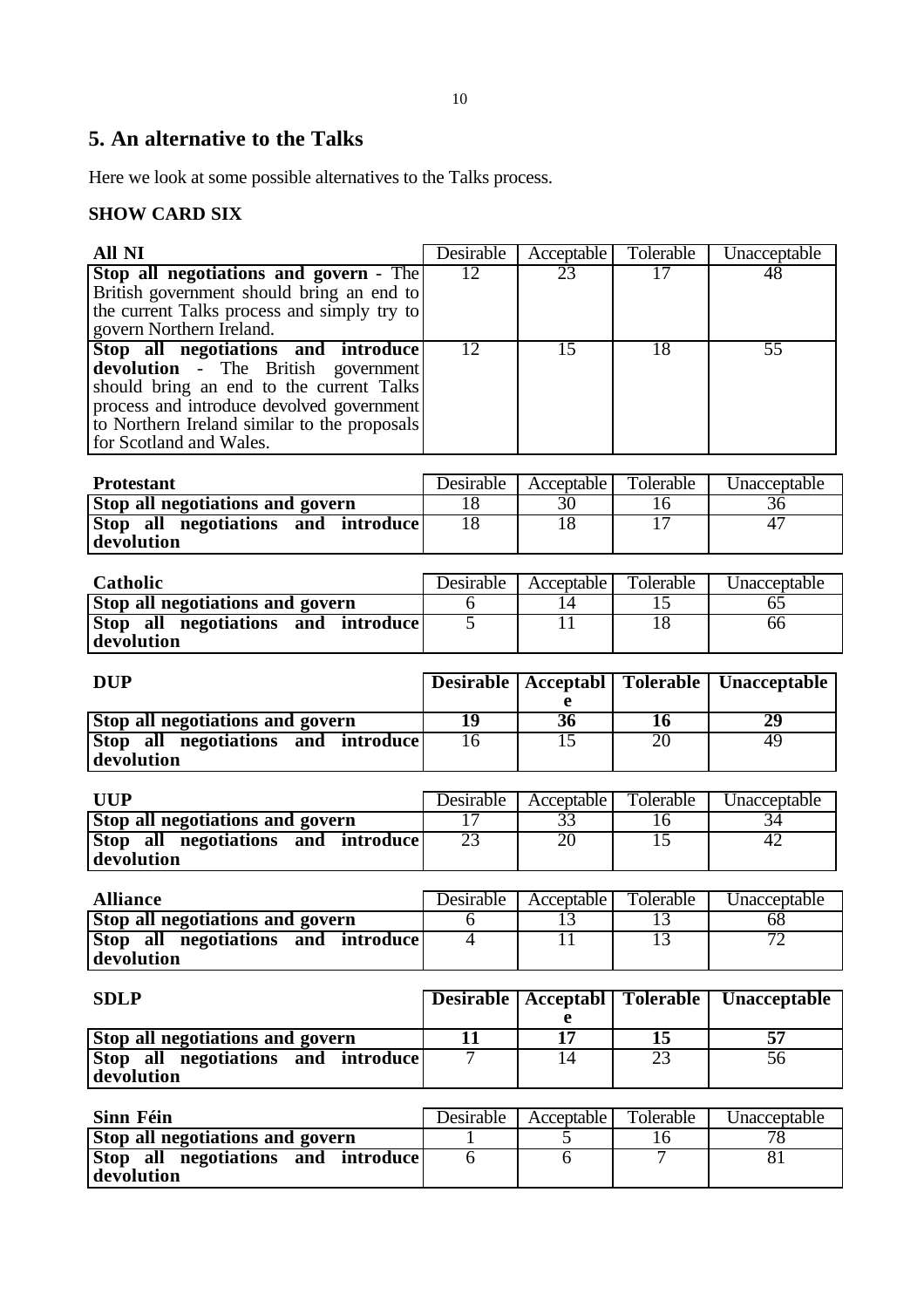## **6. The Constitution of the Republic of Ireland**

The Constitution of the Republic of Ireland makes a claim on the territory of Northern Ireland in Articles 2 and 3. The Republic of Ireland have said they are willing to introduce and support appropriate changes to their constitution to address this issue as part of an agreement reached at the Stormont Talks. Please indicate which of the options you consider to be 'Desirable', 'Acceptable', 'Tolerable' or 'Unacceptable'.

#### **SHOW CARD SEVEN**

| <b>All NI</b>                               | Desirable       | Acceptable       | Tolerable      | Unacceptable       |
|---------------------------------------------|-----------------|------------------|----------------|--------------------|
| Keep the Talks going - Do not delay the     | 48              | 29               | 13             | $\overline{10}$    |
| Talks, let reform of the Republic of        |                 |                  |                |                    |
| Ireland's Constitution be dealt with at the |                 |                  |                |                    |
| same time as all the other issues that must |                 |                  |                |                    |
| be part of an over all settlement.          |                 |                  |                |                    |
| Delay the Talks - Until the reform of the   | $\overline{11}$ | $\overline{14}$  | 20             | 55                 |
| Republic of Ireland's Constitution has been |                 |                  |                |                    |
| dealt with.                                 |                 |                  |                |                    |
| <b>Protestant</b>                           | Desirable       |                  | Tolerable      |                    |
|                                             |                 | Acceptable<br>29 | 18             | Unacceptable<br>17 |
| <b>Keep the Talks going</b>                 | $\overline{36}$ |                  |                |                    |
| <b>Delay the Talks</b>                      | 18              | 19               | 19             | 44                 |
| <b>Catholic</b>                             | Desirable       |                  |                |                    |
|                                             |                 | Acceptable       | Tolerable      | Unacceptable       |
| <b>Keep the Talks going</b>                 | 63              | 28               | $\overline{6}$ | $\overline{3}$     |
| <b>Delay the Talks</b>                      | 3               | $\overline{6}$   | 20             | 71                 |
|                                             |                 |                  |                |                    |
| <b>DUP</b>                                  | Desirable       | Acceptable       | Tolerable      | Unacceptable       |
| <b>Keep the Talks going</b>                 | 26              | 26               | 23             | 25                 |
| <b>Delay the Talks</b>                      | 21              | 25               | 20             | 34                 |
|                                             |                 |                  |                |                    |
| <b>UUP</b>                                  | Desirable       | Acceptable       | Tolerable      | Unacceptable       |
| <b>Keep the Talks going</b>                 | 45              | 28               | 12             | 15                 |
| <b>Delay the Talks</b>                      | 17              | 19               | 18             | 46                 |
|                                             |                 |                  |                |                    |
| <b>Alliance</b>                             | Desirable       | Acceptable       | Tolerable      | Unacceptable       |
| <b>Keep the Talks going</b>                 | 63              | 33               | $\overline{3}$ | 1                  |
| <b>Delay the Talks</b>                      | 1               | 10               | 12             | 77                 |
|                                             |                 |                  |                |                    |
| <b>SDLP</b>                                 | Desirable       | Acceptable       | Tolerable      | Unacceptable       |
| <b>Keep the Talks going</b>                 | 66              | 52               | 5              | 3                  |
| <b>Delay the Talks</b>                      | 4               | $\overline{6}$   | 21             | 69                 |
|                                             |                 |                  |                |                    |
| <b>Sinn Féin</b>                            | Desirable       | Acceptable       | Tolerable      | Unacceptable       |
| <b>Keep the Talks going</b>                 | 67              | 21               | 7              | 5                  |
| <b>Delay the Talks</b>                      | $\overline{2}$  | $\overline{6}$   | 11             | 81                 |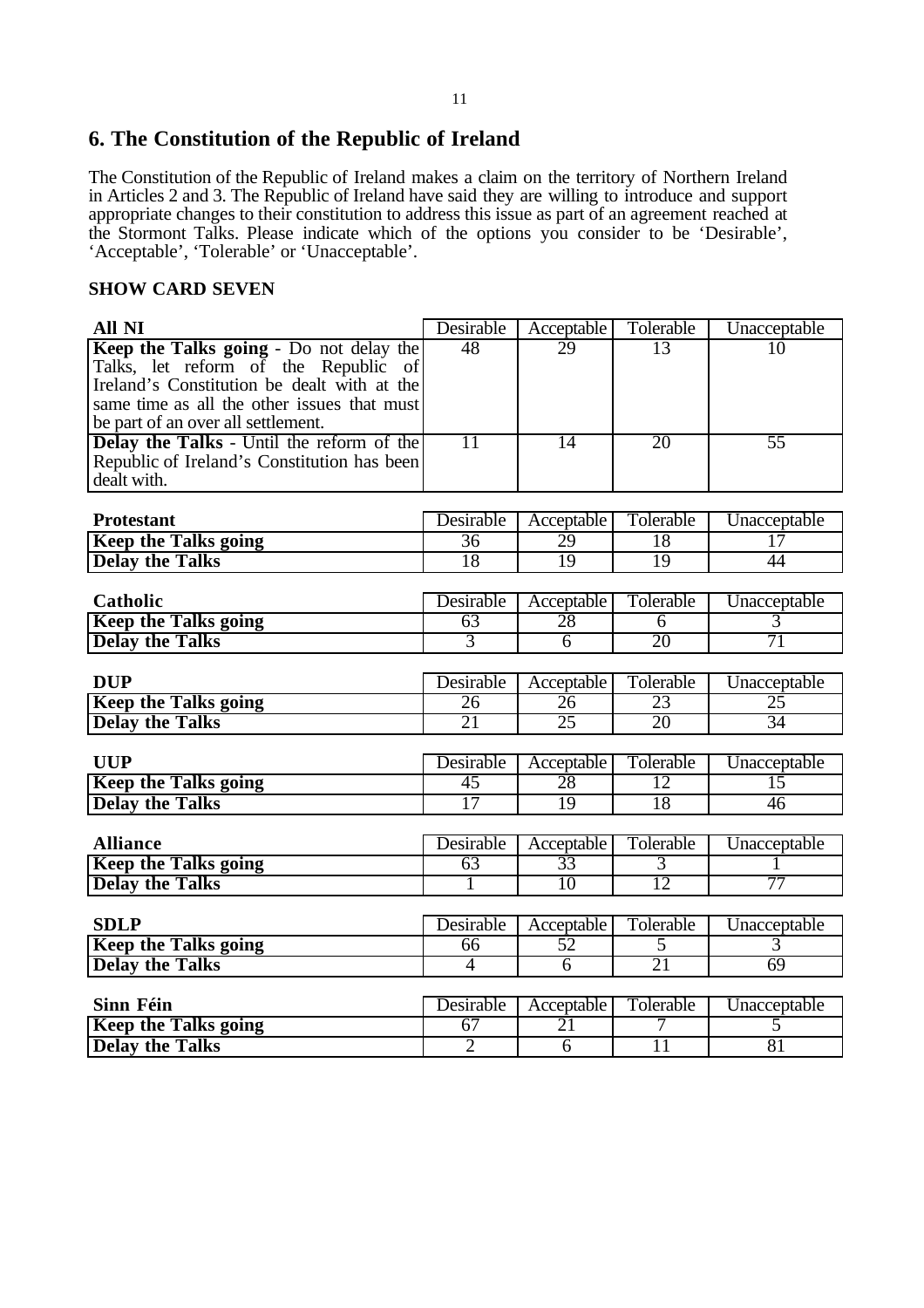# **7. Consent of the people in a referendum**

7A. The terms of a settlement for the political future of Northern Ireland must receive consent in a referendum. Do you want to be given an opportunity to vote on the terms of a settlement in a referendum?

**Yes or No**

| Do you want to be given an opportunity    | Yes | Nο |
|-------------------------------------------|-----|----|
| to vote on the terms of a settlement in a |     |    |
| referendum?                               |     |    |
| <b>All NI</b>                             | 94  |    |
| <b>Protestant</b>                         | 94  |    |
| <b>Catholic</b>                           | 93  |    |
| <b>DUP</b>                                | 93  |    |
| <b>UUP</b>                                | 97  |    |
| <b>Alliance</b>                           | 94  |    |
| <b>SDLP</b>                               | 90  |    |
| <b>Sinn Féin</b>                          | 97  |    |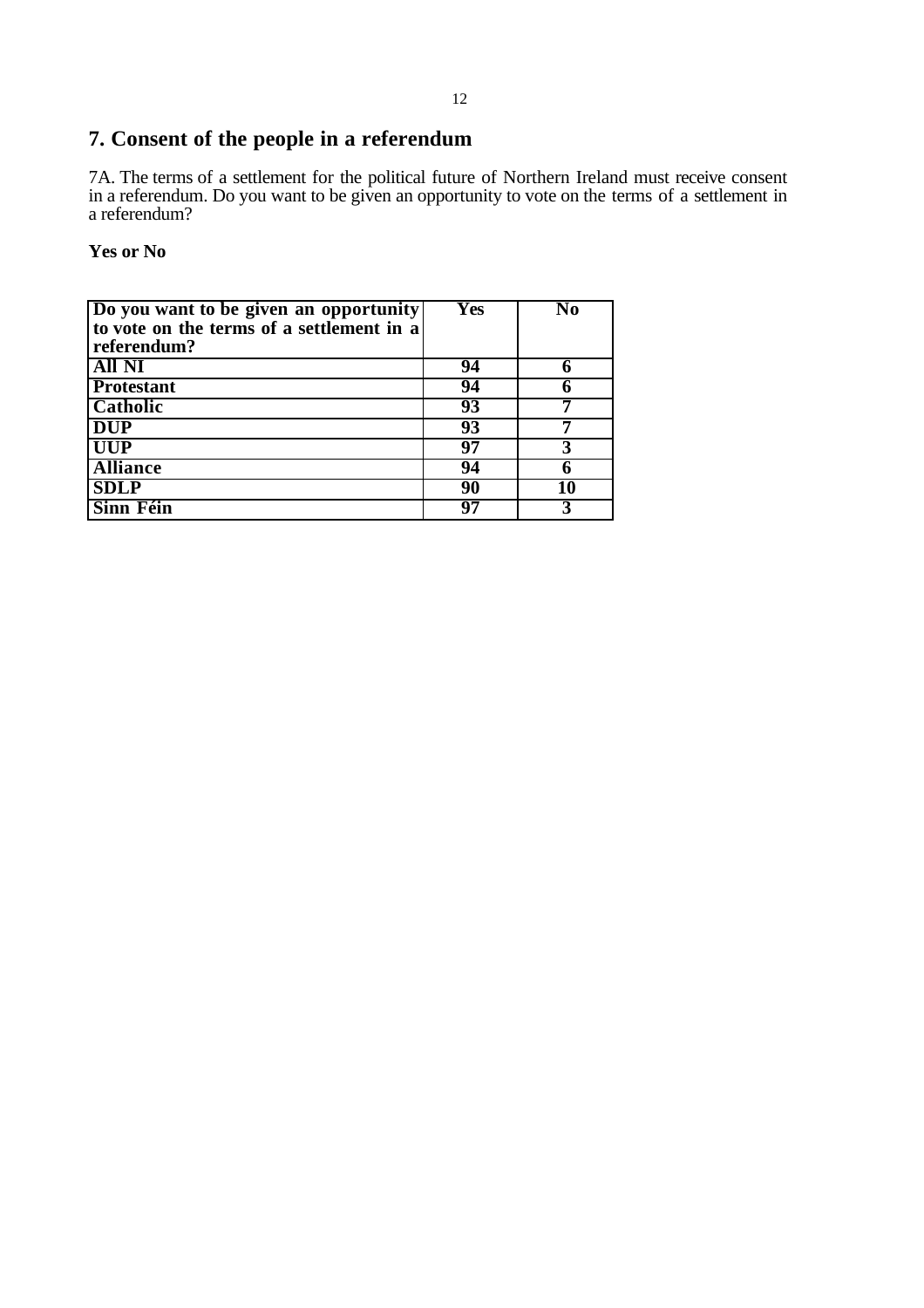**7B. A referendum can be undertaken in a number of different ways. Please indicate which options for endorsing the terms of a settlement you consider to be 'Desirable', 'Acceptable'. 'Tolerable' or 'Unacceptable'.**

#### **SHOW CARD EIGHT**

| All NI                                            | Desirable | Acceptable | Tolerable | Unacceptable |
|---------------------------------------------------|-----------|------------|-----------|--------------|
| <b>Only Northern Ireland</b> - A referendum in    | 52        | 20         |           | ΙO           |
| Northern Ireland only.                            |           |            |           |              |
| <b>Both North and South - Separate but</b>        | 13        | 26         |           | 48           |
| concurrent referenda in both Northern             |           |            |           |              |
| Ireland and the Republic of Ireland.              |           |            |           |              |
| <b>Island of Ireland</b> - A single referendum in | 16        |            |           | 56           |
| the island of Ireland as a whole.                 |           |            |           |              |
| $UK - GB$ and $NI - A$ single referendum in       | 10        | 19         | 22        | 49           |
| the United Kingdom of Great Britain and           |           |            |           |              |
| Northern Ireland as a whole.                      |           |            |           |              |

| <b>Protestant</b>            | Desirable | Acceptable | Tolerable | Unacceptable    |
|------------------------------|-----------|------------|-----------|-----------------|
| <b>Only Northern Ireland</b> | 74        | 18         |           |                 |
| <b>Both North and South</b>  |           |            | 14        | 71              |
| <b>Island of Ireland</b>     |           |            |           | 86              |
| UK - GB and NI               | 14        | 19         | 15        | $\overline{52}$ |
|                              |           |            |           |                 |
| Catholic                     | Desirable | Acceptable | Tolerable | Unacceptable    |
| <b>Only Northern Ireland</b> | 24        | 24         | 20        | 32              |
| <b>Both North and South</b>  | 24        | 45         | 13        | 18              |
| <b>Island of Ireland</b>     | 34        | 30         | 16        | 20              |
| UK - GB and NI               |           | 18         | 31        | 44              |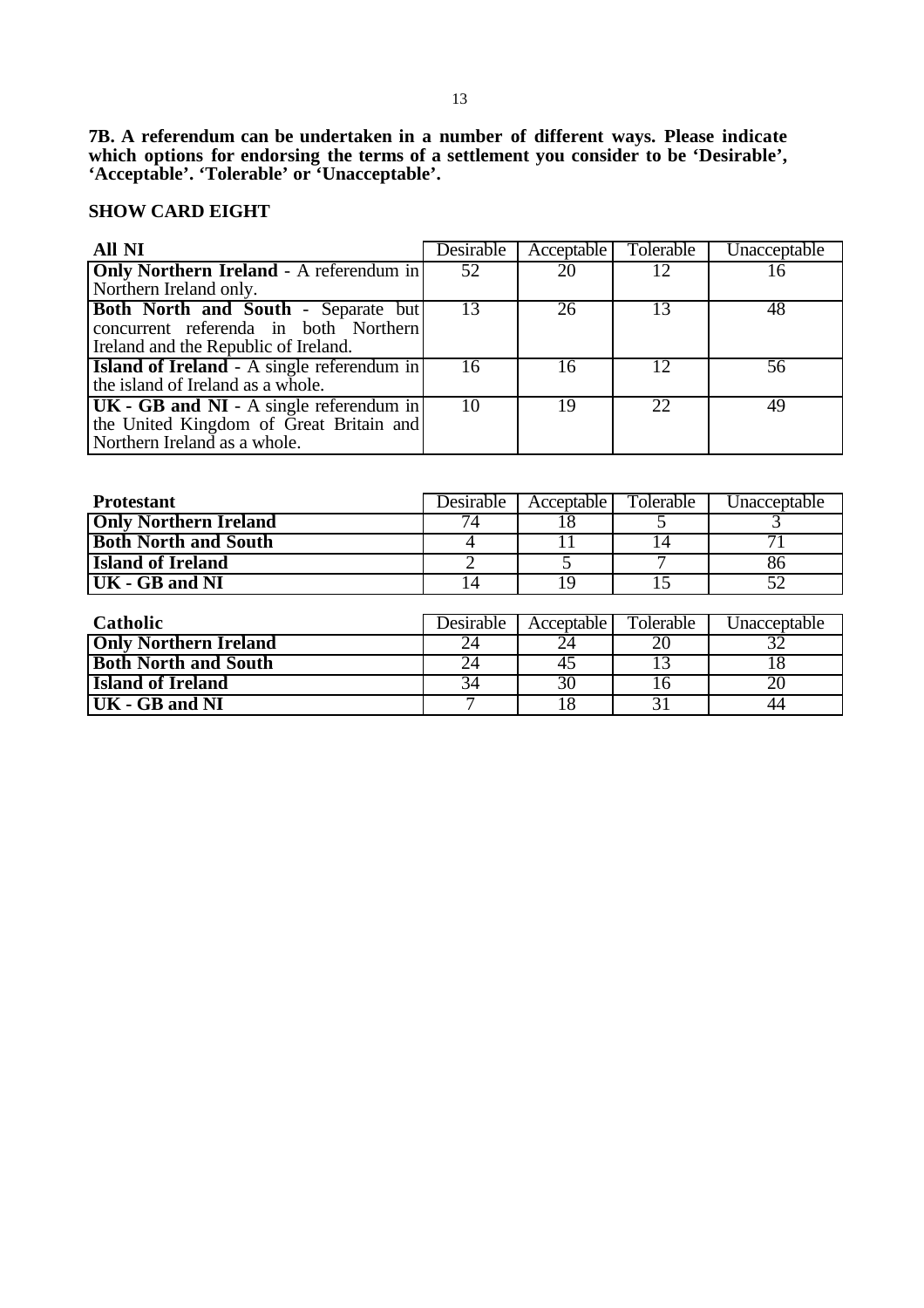| <b>DUP</b>                         | Desirable | Acceptable I | Tolerable | Unacceptable             |
|------------------------------------|-----------|--------------|-----------|--------------------------|
| <b>Only Northern Ireland</b>       | 70        |              |           |                          |
| <b>Both North and South</b>        |           |              |           | $\overline{\phantom{a}}$ |
| <b>Island of Ireland</b>           |           |              |           |                          |
| $\overline{\text{UK}}$ - GB and NI |           |              |           | 48                       |

| <b>IIIIP</b>                 |  | Desirable   Acceptabl   Tolerable   Unacceptable |
|------------------------------|--|--------------------------------------------------|
|                              |  |                                                  |
| <b>Only Northern Ireland</b> |  |                                                  |
| <b>Both North and South</b>  |  | 69                                               |
| <b>Island of Ireland</b>     |  | 87                                               |
| UK - GB and NI               |  | 54                                               |

| <b>Alliance</b>              | Desirable | Acceptable I | Tolerable | Unacceptable |
|------------------------------|-----------|--------------|-----------|--------------|
| <b>Only Northern Ireland</b> |           |              |           |              |
| <b>Both North and South</b>  |           |              |           |              |
| <b>Island of Ireland</b>     |           |              |           |              |
| UK - GB and NI               |           |              |           | 60           |

| <b>SDLP</b>                  |    |    |    | Desirable   Acceptabl   Tolerable   Unacceptable |
|------------------------------|----|----|----|--------------------------------------------------|
|                              |    |    |    |                                                  |
| <b>Only Northern Ireland</b> | 25 | 22 | 20 |                                                  |
| <b>Both North and South</b>  | 27 |    |    |                                                  |
| <b>Island of Ireland</b>     | 27 |    | 25 |                                                  |
| UK - GB and NI               |    | 23 |    | 40                                               |

| Sinn Féin                    |    |    |    | Desirable   Acceptabl   Tolerable   Unacceptable |
|------------------------------|----|----|----|--------------------------------------------------|
|                              |    |    |    |                                                  |
| <b>Only Northern Ireland</b> |    |    | 25 | 35                                               |
| <b>Both North and South</b>  | 25 |    |    |                                                  |
| <b>Island of Ireland</b>     | 65 | 23 |    |                                                  |
| UK - GB and NI               |    |    | 35 | 53                                               |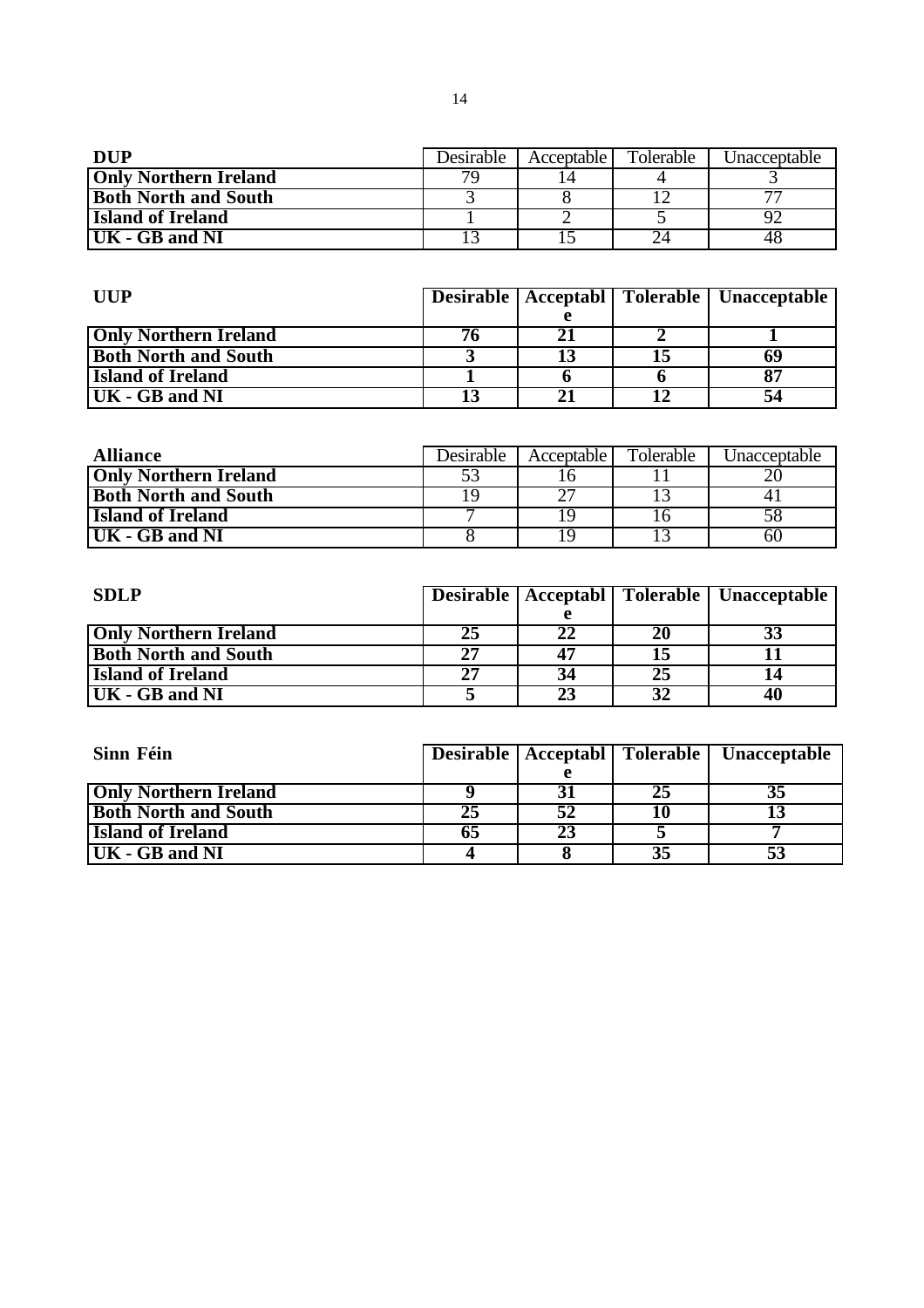### **SHOW CARD NINE**

| All NI                                            | Desirable | Acceptable | Tolerable | Unacceptable |
|---------------------------------------------------|-----------|------------|-----------|--------------|
| <b>Simple majority</b> - A simple majority of the | 29        | 32         |           | 18           |
| people of Northern Ireland - More than            |           |            |           |              |
| 50%.                                              |           |            |           |              |
| <b>Weighted majority</b> - A larger majority of   | 18        | 31         | 30        | 21           |
| the people of Northern Ireland                    |           |            |           |              |
| Approximately 70%.                                |           |            |           |              |
| A majority from both communities - A              | 29        | 29         | 17        | 25           |
| separate majority of the people from each of      |           |            |           |              |
| the two main communities in Northern              |           |            |           |              |
| Ireland - More than 50% from each                 |           |            |           |              |
| community.                                        |           |            |           |              |

| <b>Protestant</b>                | <b>Desirable</b> | Acceptable | Tolerable | Jnaccentable |
|----------------------------------|------------------|------------|-----------|--------------|
| <b>Simple majority</b>           | 42               |            |           |              |
| <b>Weighted majority</b>         |                  |            |           |              |
| A majority from both communities |                  |            |           |              |

| <b>Catholic</b>                  |    |    |    | Desirable   Acceptabl   Tolerable   Unacceptable |
|----------------------------------|----|----|----|--------------------------------------------------|
|                                  |    |    |    |                                                  |
| <b>Simple majority</b>           |    | 29 | 29 |                                                  |
| <b>Weighted majority</b>         |    |    |    |                                                  |
| A majority from both communities | 48 | 29 |    |                                                  |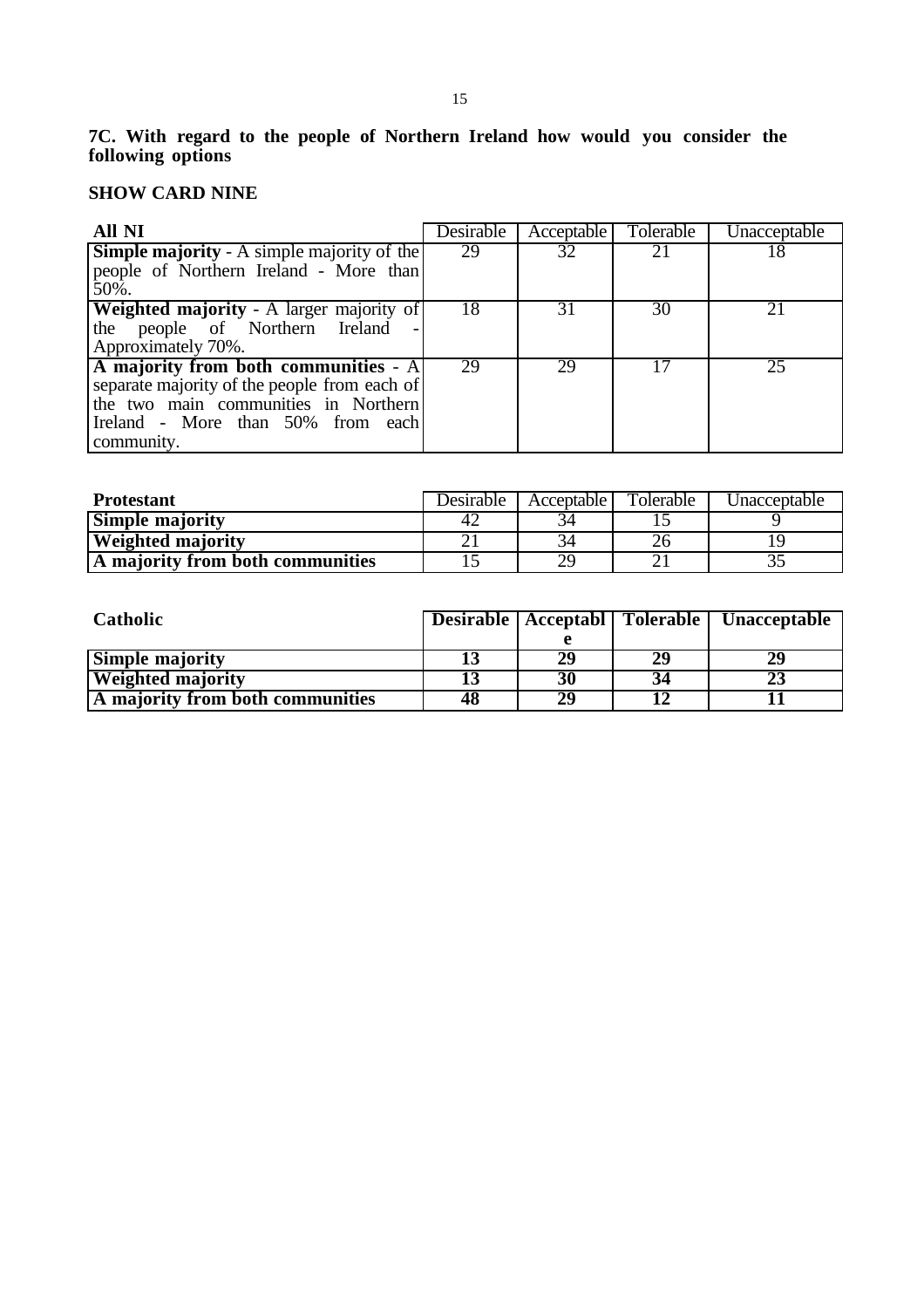| DUP                              | Desirable | Acceptable | Tolerable | Unacceptable |
|----------------------------------|-----------|------------|-----------|--------------|
| <b>Simple majority</b>           |           |            |           |              |
| <b>Weighted majority</b>         |           |            | ZΟ        | ر ب          |
| A majority from both communities |           |            |           | ັ            |

| <b>UUP</b>                       |    |    | Desirable   Acceptabl   Tolerable   Unacceptable |
|----------------------------------|----|----|--------------------------------------------------|
|                                  |    |    |                                                  |
| <b>Simple majority</b>           |    |    |                                                  |
| <b>Weighted majority</b>         |    | ^~ |                                                  |
| A majority from both communities | 19 |    |                                                  |

| <b>Alliance</b>                  |    |    |    | Desirable   Acceptabl   Tolerable   Unacceptable |
|----------------------------------|----|----|----|--------------------------------------------------|
|                                  |    |    |    |                                                  |
| <b>Simple majority</b>           | 18 | 36 | 22 |                                                  |
| <b>Weighted majority</b>         | 34 | 28 | 24 |                                                  |
| A majority from both communities |    |    |    |                                                  |

| <b>SDLP</b>                      |    | Desirable   Acceptabl   Tolerable   Unacceptable |
|----------------------------------|----|--------------------------------------------------|
|                                  |    |                                                  |
| <b>Simple majority</b>           |    |                                                  |
| <b>Weighted majority</b>         | 29 |                                                  |
| A majority from both communities |    |                                                  |

| Sinn Féin                        | Desirable | Acceptable | Tolerable | Unacceptable |
|----------------------------------|-----------|------------|-----------|--------------|
| <b>Simple majority</b>           |           | ~∼         | ^^        |              |
| <b>Weighted majority</b>         |           |            | 40        |              |
| A majority from both communities | JJ        |            |           |              |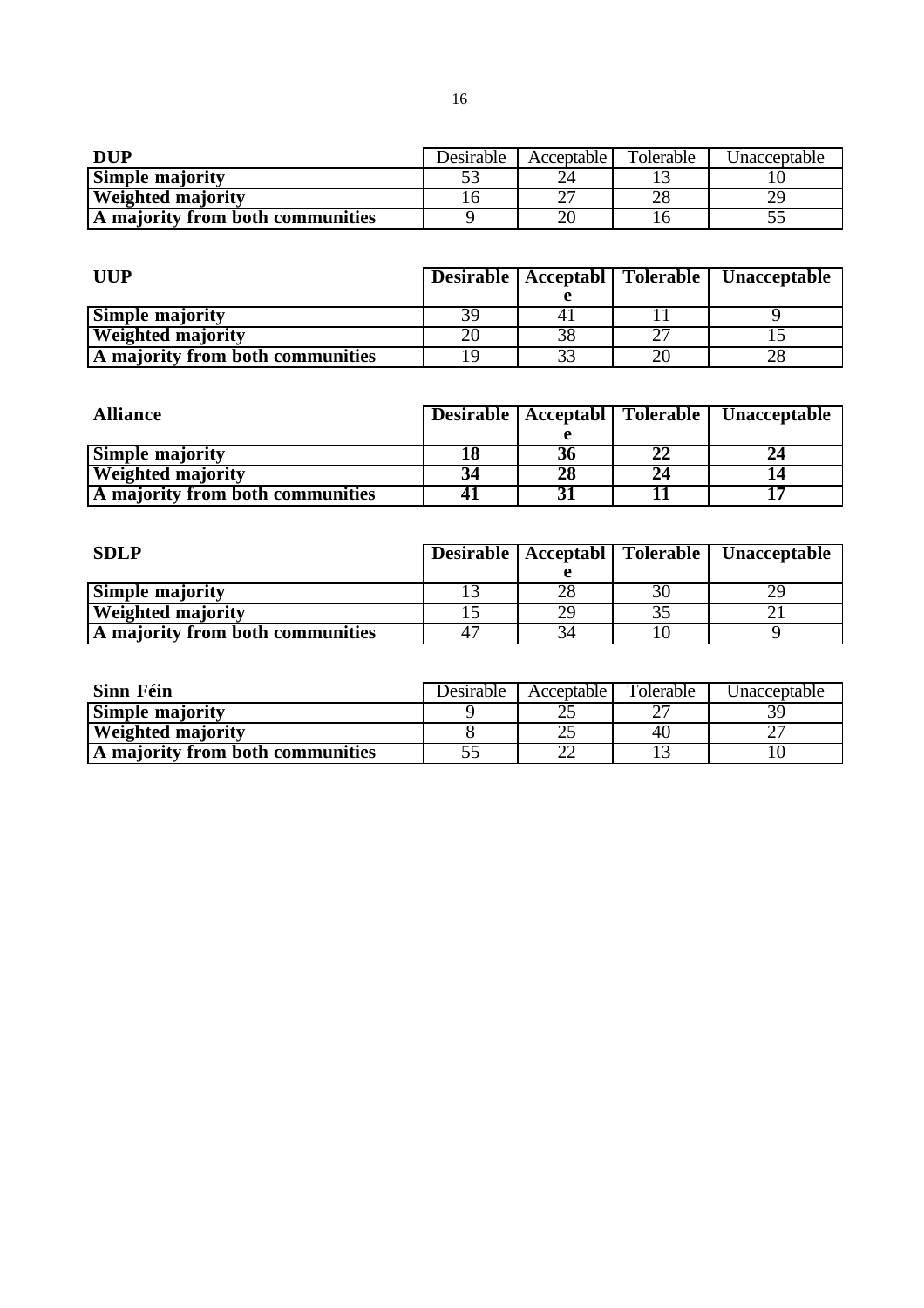# **8. Government and the Peace Process**

How much do you think the handling of the peace process by the current government favours the:

| <b>All NI</b>                           | A lot | A little | <b>No Strong</b> | Not very        | Not at all |
|-----------------------------------------|-------|----------|------------------|-----------------|------------|
|                                         |       |          | <b>Views</b>     | much            |            |
| <b>Republicans</b>                      | 36    | 24       | 28               |                 |            |
| <b>Nationalists</b>                     | 33    | 28       | 28               |                 |            |
| <b>Unionists</b>                        |       | 19       | 33               | 24              |            |
| Loyalists                               | 10    | די       | 36               | 23              | 14         |
| <b>Political</b><br><b>Party</b><br>you |       | די       | 36               | $\overline{27}$ | 17         |
| support                                 |       |          |                  |                 |            |

| <b>Protestant</b>                | A lot | A little | No Strong    | Not very | Not at all      |
|----------------------------------|-------|----------|--------------|----------|-----------------|
|                                  |       |          | <b>Views</b> | much     |                 |
| <b>Republicans</b>               | 58    | 18       |              |          |                 |
| <b>Nationalists</b>              | 53    | 24       | 20           |          |                 |
| <b>Unionists</b>                 |       | 18       | 21           | 37       | 21              |
| Loyalists                        |       |          | 26           | 36       | 25              |
| <b>Political</b><br>Party<br>you |       | 13       | 27           | 34       | $\overline{25}$ |
| support                          |       |          |              |          |                 |

| Catholic                                | A lot | A little | No Strong    | Not very | Not at all |
|-----------------------------------------|-------|----------|--------------|----------|------------|
|                                         |       |          | <b>Views</b> | much     |            |
| <b>Republicans</b>                      |       | 29       | 38           |          |            |
| <b>Nationalists</b>                     |       | 31       | 38           | 18       |            |
| <b>Unionists</b>                        | 24    | 20       | 46           |          |            |
| Loyalists                               | 21    | 23       | 47           |          |            |
| <b>Political</b><br><b>Party</b><br>vou | o     |          | 47           | 17       |            |
| support                                 |       |          |              |          |            |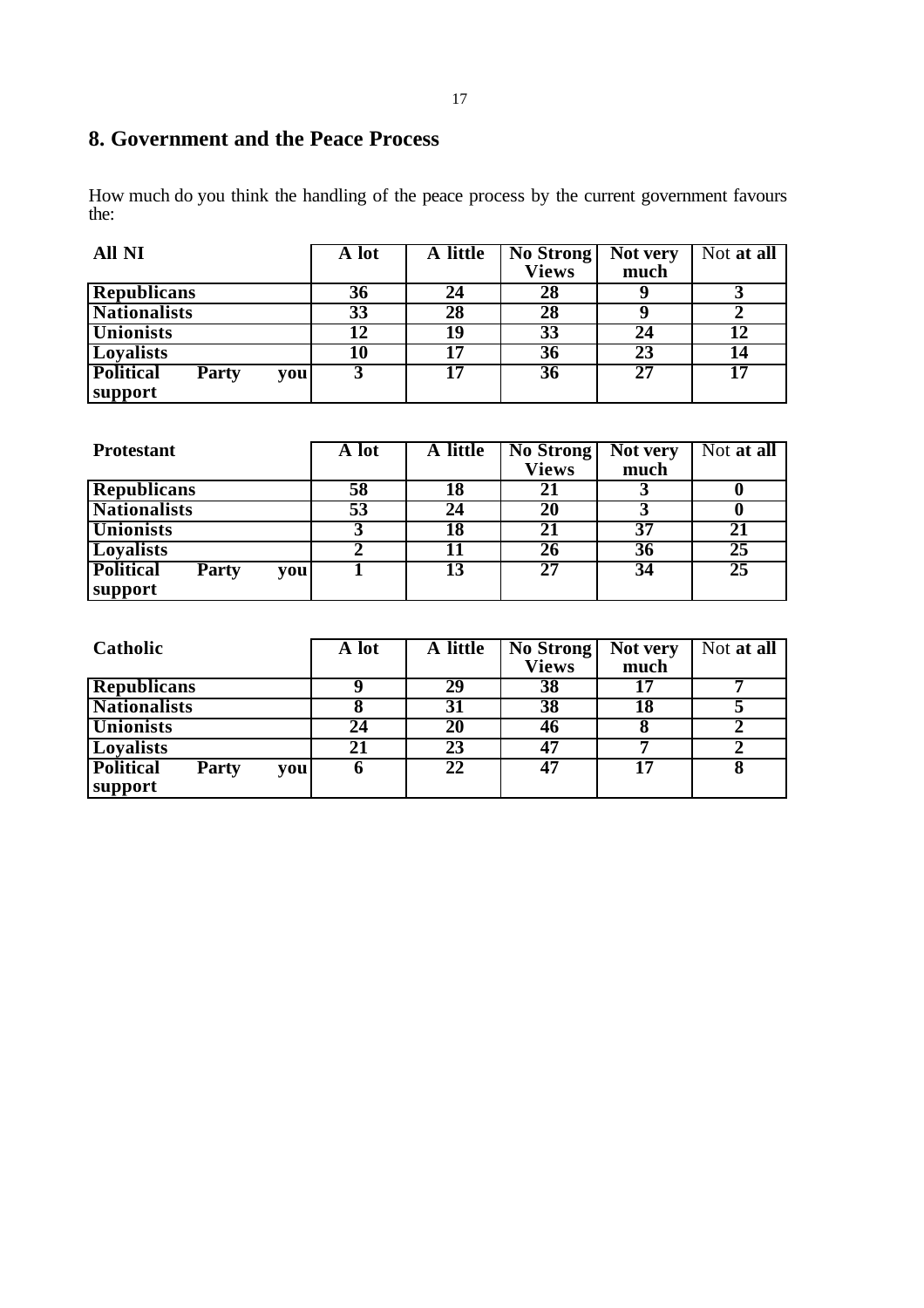| <b>DUP</b>                                |     | A lot                   | A little                    | No Strong                 | Not very                | Not at all              |
|-------------------------------------------|-----|-------------------------|-----------------------------|---------------------------|-------------------------|-------------------------|
|                                           |     |                         |                             | <b>Views</b>              | much                    |                         |
| <b>Republicans</b>                        |     | 66                      | 12                          | $\overline{15}$           | $\overline{6}$          | $\overline{\mathbf{1}}$ |
| <b>Nationalists</b>                       |     | 60                      | 19                          | 14                        | $\overline{\mathbf{6}}$ | ī                       |
| <b>Unionists</b>                          |     | $\overline{\mathbf{1}}$ | 16                          | 16                        | 38                      | 29                      |
| <b>Loyalists</b>                          |     | $\overline{\mathbf{1}}$ | $\overline{6}$              | $\overline{22}$           | $\overline{37}$         | 34                      |
|                                           |     |                         |                             |                           |                         |                         |
| <b>Political</b><br><b>Party</b>          | you | 1                       | 14                          | <b>18</b>                 | 32                      | 35                      |
| support                                   |     |                         |                             |                           |                         |                         |
|                                           |     |                         |                             |                           |                         |                         |
| <b>UUP</b>                                |     | A lot                   | A little                    | <b>No Strong</b>          | Not very                | Not at all              |
|                                           |     |                         |                             | <b>Views</b>              | much                    |                         |
| <b>Republicans</b>                        |     | 60                      | 19                          | 19                        | $\overline{2}$          | $\overline{\mathbf{0}}$ |
| <b>Nationalists</b>                       |     | $\overline{52}$         | 27                          | 19                        | $\overline{2}$          | $\overline{\mathbf{0}}$ |
| <b>Unionists</b>                          |     | 4                       | $\overline{17}$             | 18                        | 45                      | 16                      |
| <b>Loyalists</b>                          |     | 4                       | $\overline{\boldsymbol{9}}$ | 25                        | 45                      | $\overline{17}$         |
| <b>Political</b><br>Party                 | you | ī                       | 12                          | 24                        | 45                      | 18                      |
| support                                   |     |                         |                             |                           |                         |                         |
|                                           |     |                         |                             |                           |                         |                         |
| <b>Alliance</b>                           |     | A lot                   | A little                    |                           |                         | Not at all              |
|                                           |     |                         |                             | No Strong<br><b>Views</b> | Not very<br>much        |                         |
|                                           |     | 19                      | 42                          | 34                        | 4                       |                         |
| <b>Republicans</b><br><b>Nationalists</b> |     | $\overline{13}$         |                             | 39                        | 7                       | 1<br>ī                  |
|                                           |     |                         | 40                          |                           |                         |                         |
| <b>Unionists</b>                          |     | 7                       | 31                          | 48                        | 13                      | $\overline{\mathbf{1}}$ |
| <b>Loyalists</b>                          |     | $\overline{\mathbf{4}}$ | $\overline{31}$             | 48                        | 14                      | $\overline{\mathbf{3}}$ |
| <b>Political</b><br>Party                 | you | $\overline{2}$          | 14                          | 55                        | 26                      | 3                       |
| support                                   |     |                         |                             |                           |                         |                         |
|                                           |     |                         |                             |                           |                         |                         |
| <b>SDLP</b>                               |     | A lot                   | A little                    | <b>No Strong</b>          | Not very                | Not at all              |
|                                           |     |                         |                             | <b>Views</b>              | much                    |                         |
| <b>Republicans</b>                        |     | 9                       | 33                          | 40                        | 15                      | 3                       |
| <b>Nationalists</b>                       |     | 9                       | 34                          | 41                        | 13                      | $\overline{\mathbf{3}}$ |
| <b>Unionists</b>                          |     | 16                      | 22                          | 55                        | 5                       | $\overline{2}$          |
| <b>Loyalists</b>                          |     | 13                      | 24                          | 55                        | $\overline{6}$          | $\overline{2}$          |
| <b>Political</b><br><b>Party</b>          | you | 7                       | 29                          | 49                        | 12                      | $\overline{3}$          |
| support                                   |     |                         |                             |                           |                         |                         |
|                                           |     |                         |                             |                           |                         |                         |
| Sinn Féin                                 |     | A lot                   | A little                    | No Strong                 | Not very                | Not at all              |
|                                           |     |                         |                             | <b>Views</b>              | much                    |                         |
| <b>Republicans</b>                        |     | $\overline{\bf 8}$      | $25\,$                      | 22                        | 28                      | $\overline{17}$         |
| <b>Nationalists</b>                       |     | 7                       | $31\,$                      | 23                        | 31                      | $\overline{\mathbf{8}}$ |
| <b>Unionists</b>                          |     | 48                      | 22                          | $\overline{25}$           | $\overline{\mathbf{4}}$ | $\overline{\mathbf{1}}$ |
| <b>Loyalists</b>                          |     | 45                      | $\overline{27}$             | $25\overline{)}$          | $\overline{2}$          | $\overline{\mathbf{1}}$ |
| <b>Political</b><br><b>Party</b>          | you | $\overline{9}$          | $27\,$                      | $\overline{21}$           | $25\overline{)}$        | 18                      |
| support                                   |     |                         |                             |                           |                         |                         |
|                                           |     |                         |                             |                           |                         |                         |